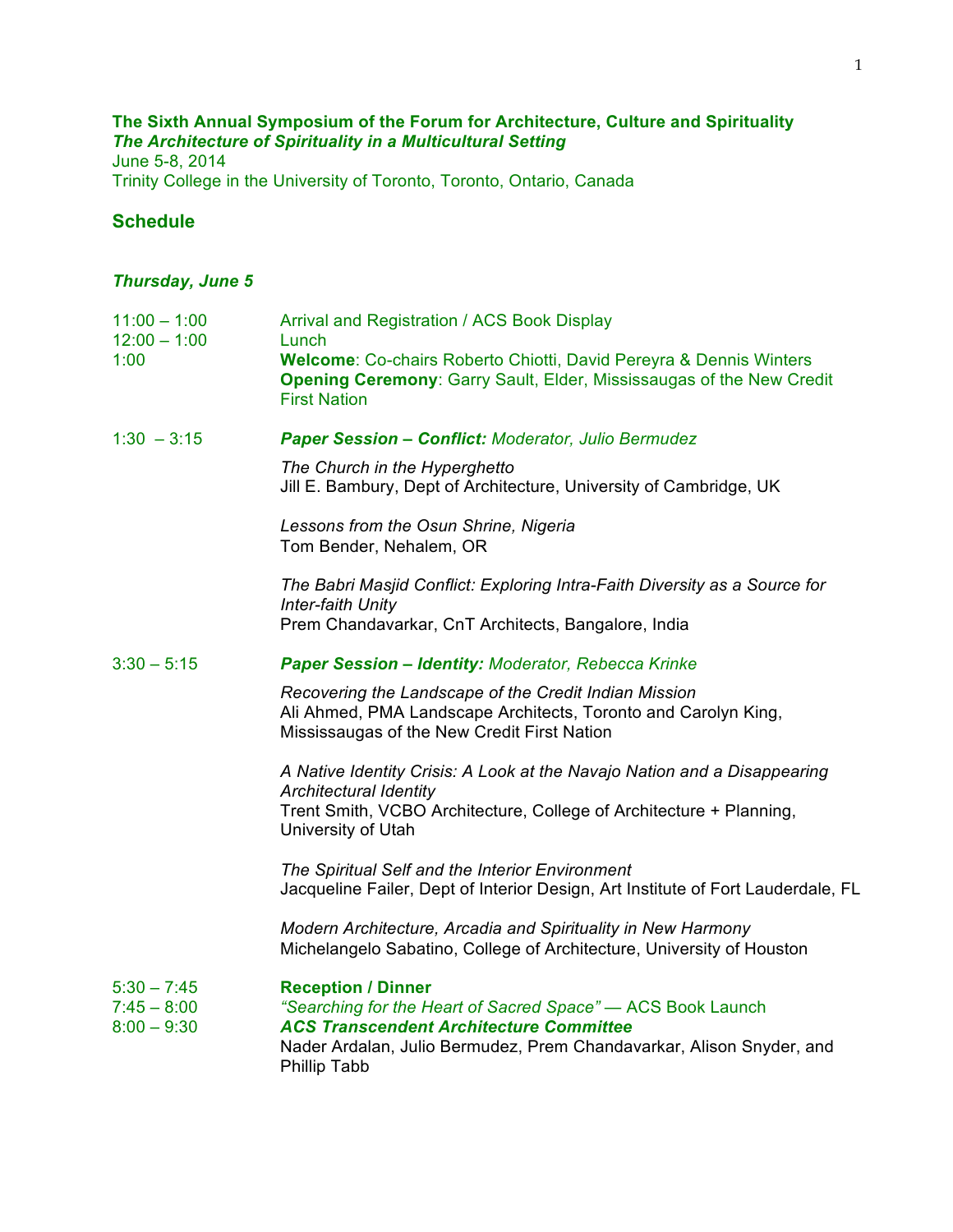| Friday, June 6   |                                                                                                                                                                                                                                 |  |
|------------------|---------------------------------------------------------------------------------------------------------------------------------------------------------------------------------------------------------------------------------|--|
| 6:30<br>7:30     | <b>Meditation</b><br><b>Breakfast</b>                                                                                                                                                                                           |  |
| $9:00 - 5:00$    | <b>Tour of Toronto Sacred Places</b>                                                                                                                                                                                            |  |
| $10:00 - 11:00$  | Swaminarayan Mandir Hindu Temple                                                                                                                                                                                                |  |
| $11:30 - 1:30$   | <b>St. Gabriel's Passionist Parish</b><br><b>Light Show</b>                                                                                                                                                                     |  |
|                  | Imagining a World Centre for Inter-Spirituality and ecology: Reclaiming a<br>Theology of Awe and Wonder<br>Roberto Chiotti, Larkin Architects, Toronto, ON                                                                      |  |
|                  | Developing a Contemporary Church Identity in a Multicultural Setting<br>David Pereyra, Inclusive Design Institute, OCAD University, Toronto, ON                                                                                 |  |
| $12:30 - 1:30$   | Lunch                                                                                                                                                                                                                           |  |
| $2:00 - 3:00$    | Sisters of St. Joseph of Toronto                                                                                                                                                                                                |  |
| $3:30 - 5:00$    | University of Toronto Interfaith Centre                                                                                                                                                                                         |  |
|                  | The State of Origin: Reel and Imagined<br>Bindu Mehra, The Digital Silk Route, Toronto                                                                                                                                          |  |
| $6:30 - 8:00$    | <b>Dinner</b>                                                                                                                                                                                                                   |  |
| 8:00             | <b>ACS 6 Keynote Lecture</b><br>Le Corbusier's Monastery of La Tourette and the Hermeneutic Imagination<br>Alberto Perez-Gomez, School of Architecture, McGill University, Montreal, QC                                         |  |
| Saturday, June 7 |                                                                                                                                                                                                                                 |  |
| 6:30<br>7:30     | <b>Meditation</b><br><b>Breakfast</b>                                                                                                                                                                                           |  |
| $8:30 - 10:15$   | <b>Paper Session - Forgiveness: Moderator, Phillip Tabb</b>                                                                                                                                                                     |  |
|                  | Abrahamic Architecture<br>Mark Baechler, School of Architecture, Laurentian University, Sudbury, ON                                                                                                                             |  |
|                  | Between Orum and Ayê: Where is this Place?<br>Ethel Pinheiro, Programa de Pós-graduação em Arquitetura / UFRJ. Rio de<br>Janeiro, Brazil                                                                                        |  |
|                  | The Role of Architectural Monuments in Forgiveness and Healing in Postwar<br><b>Multicultural Communities</b><br>Suzanne Bott, College of Architecture, Planning & Landscape Architecture,<br>University of Arizona, Tucson, AZ |  |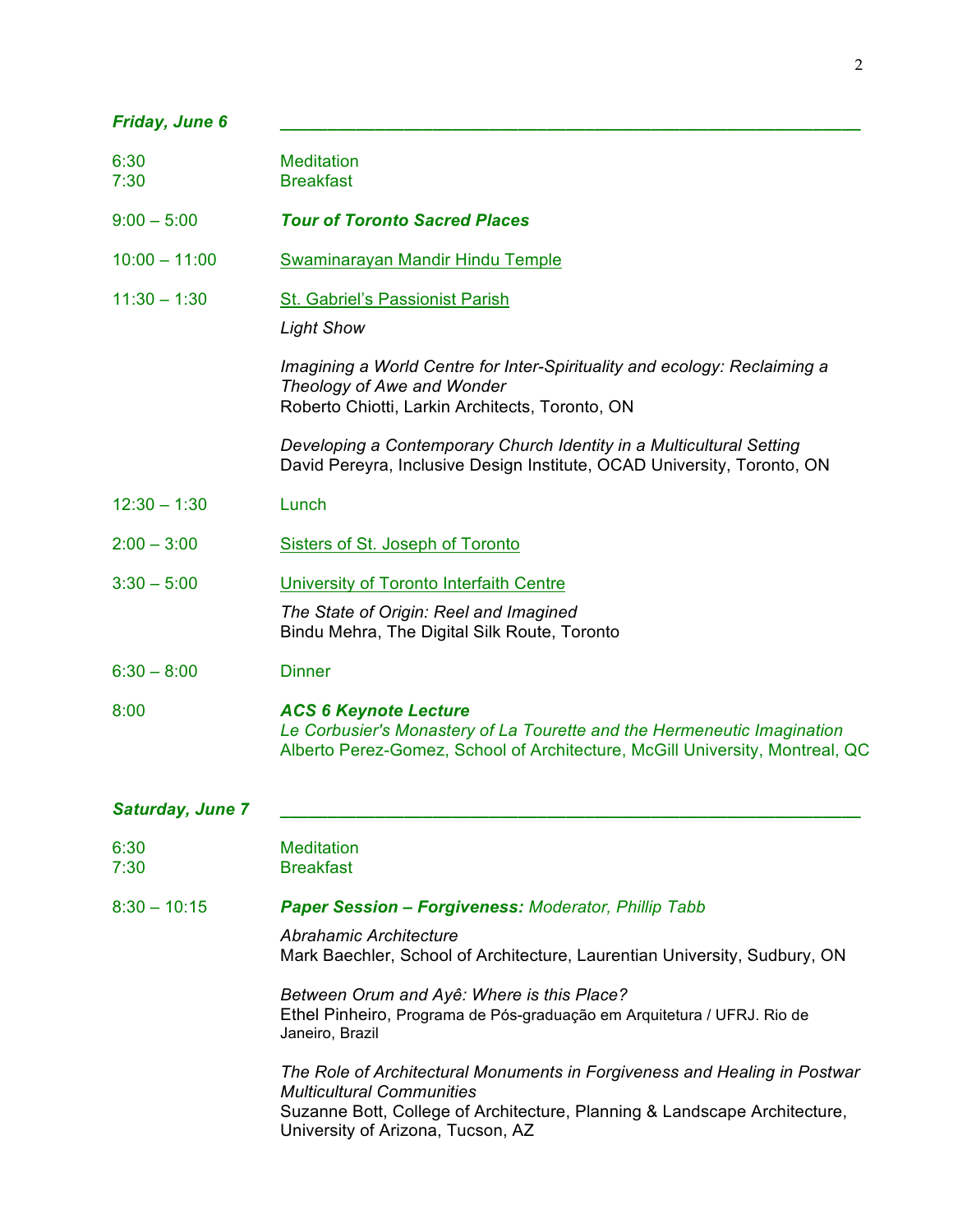*An Architect asks for Forgiveness* Anat Geva, Dept. of Architecture, Texas A&M University, College Station, TX

#### 10:30 – 11:45 *Paper Session – Identity: Moderator, Tom Bender*

*Living Along the Dead Zone* Yiogos Hadjichristou, Architecture Research Centre, Univ. of Nicosia, Cyprus

*A Sakha Temple in a Siberian City – to Preserve Spiritual Traditions in an Urban Landscape* Lena Sidorova, North-East Federal University, Yakutsk City, Russia

*The Interpretation of Light in the Exhibition Design Context – the Malay Cultural Perspectives*  Azizi Bahauddin, School of Housing, Building & Planning, Universiti Sains Malaysia, Penang

12:30- 1:45 Lunch

#### 2:00 – 3:45 *Paper Session – Sharing: Moderator, Tom Barrie*

*Pilgrimage, Stewardship and Multicultural Sharing at the Earthworks of Newark, Ohio: Ancient Models and Future Prospects* Lindsay Jones, Department of Comparative Studies, Ohio State University

*Beyond the Divide: Women's Spaces in Canadian Mosques* Tammy Gaber, School of Architecture, Laurentian University, Sudbury, ON

*Multifaith Centres as Settings for Multicultural Dialogue* Michael J. Crosbie, FAIA , Editor-in-Chief, Faith & Form

*The New Italian Way of Death* Luigi Bartolomei, Dipartimento di Architettura, Universita' di Bologna, Italia

### 4:00 – 5:45 *Paper Session – Open: Moderator, Lindsay Jones*

*Culture, Nature and Spirituality in the Architecture of Wine* Julio Bermudez and Sandra Navarrete, Catholic University of America (Washington, DC) and Universidad de Mendoza (Argentina)

*Transcending the Real: Cultural Inflections of Canadian Sacred Architecture* Karla Britton, School of Architecture / Institute of Sacred Music, Yale University, New Haven, CN

*Celestial Moments in Architecture: the StarHouse* Phill Tabb, Dept. of Architecture, Texas A&M University, College Station, TX

*Materializing the Immaterial: The Ontological Orientations and Agendas of Two Houses* Tom Barrie, College of Design, North Carolina State University, Raleigh, NC